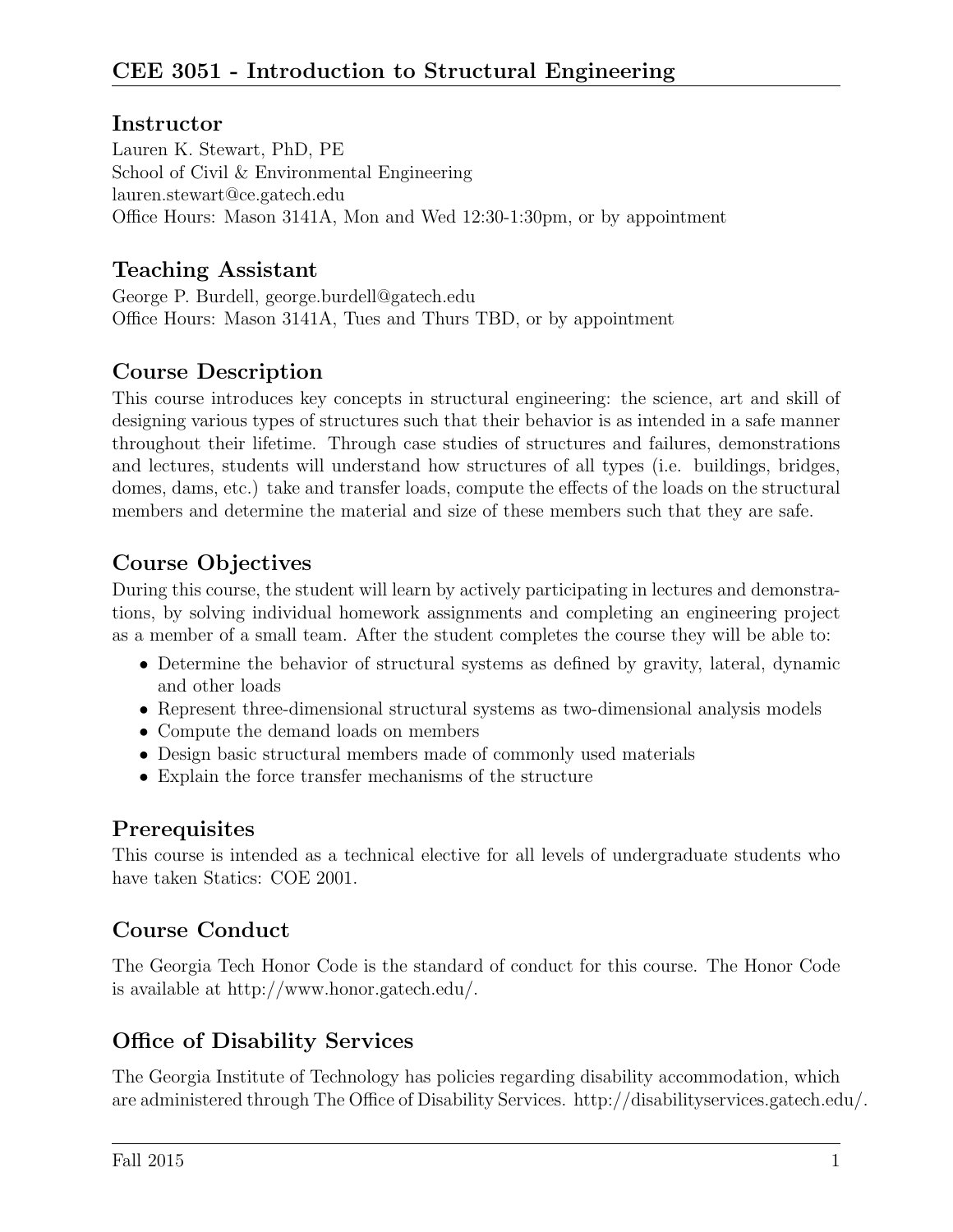For students with disabilities, please contact this Office to request classroom accommodations.

### Website

The website for the course is https://t-square.gatech.edu. Students are expected to check regularly for announcements and are responsible for the material posted. Emails will be sent via T-square to the email on record. It is the student's responsibility to check their email regularly.

## Homework

Assignment of homework problems related to the lecture material will be posted on Tsquare. Please be concise and neat in submitting solutions. All students must turn in their own homework assignments. Discussion of the homework problems with other class members is allowed, copying is not. Homework will be checked for excessive similarities and will be given a zero for the assignment.

Assignments are due at the beginning of the class, late homework is accepted at a 25% markdown per day late up to three days. No late homework, with the exception of Institute approved absences, will be accepted after the solutions are posted online.

## Participation

Participation is based on the following criteria: arriving to class on time; paying attention during lectures; attentive watching and listening to screenings of documentaries (in class or online); respectful listening when the instructor or your peers are speaking; your ability to be fully engaged in your learning without texting, checking your phone or email, or participating in other digital distractions; your ability to stay awake, etc. If you are unable to meet the above criteria, the instructor or teaching assistant will take away participation points throughout the semester. Keep in mind you start the semester with ALL your points, so don't lose them! If you are distracting others in your lack of participation, you will hear from the instructor via email or in a short face-to-face conference before or after class.

# Hands-on Projects

Five hands-on projects will be assigned that are to be completed during class in small groups throughout the semester. The groups will be assigned at the beginning of the semester. It is the students responsibility to attend these class times and should notify the instructor early in the semester if they can't attend. Each project will have report(s) and/or presentation. Each group will collect data together during class and each test report will be completed individually or as a group outside of class, as specified in the assignment.

Make-ups for projects completed during class will only be granted in exceptional circumstances for Institute approved absences. Attendance may be taken during these classes to ensure fair participation of all members of the group.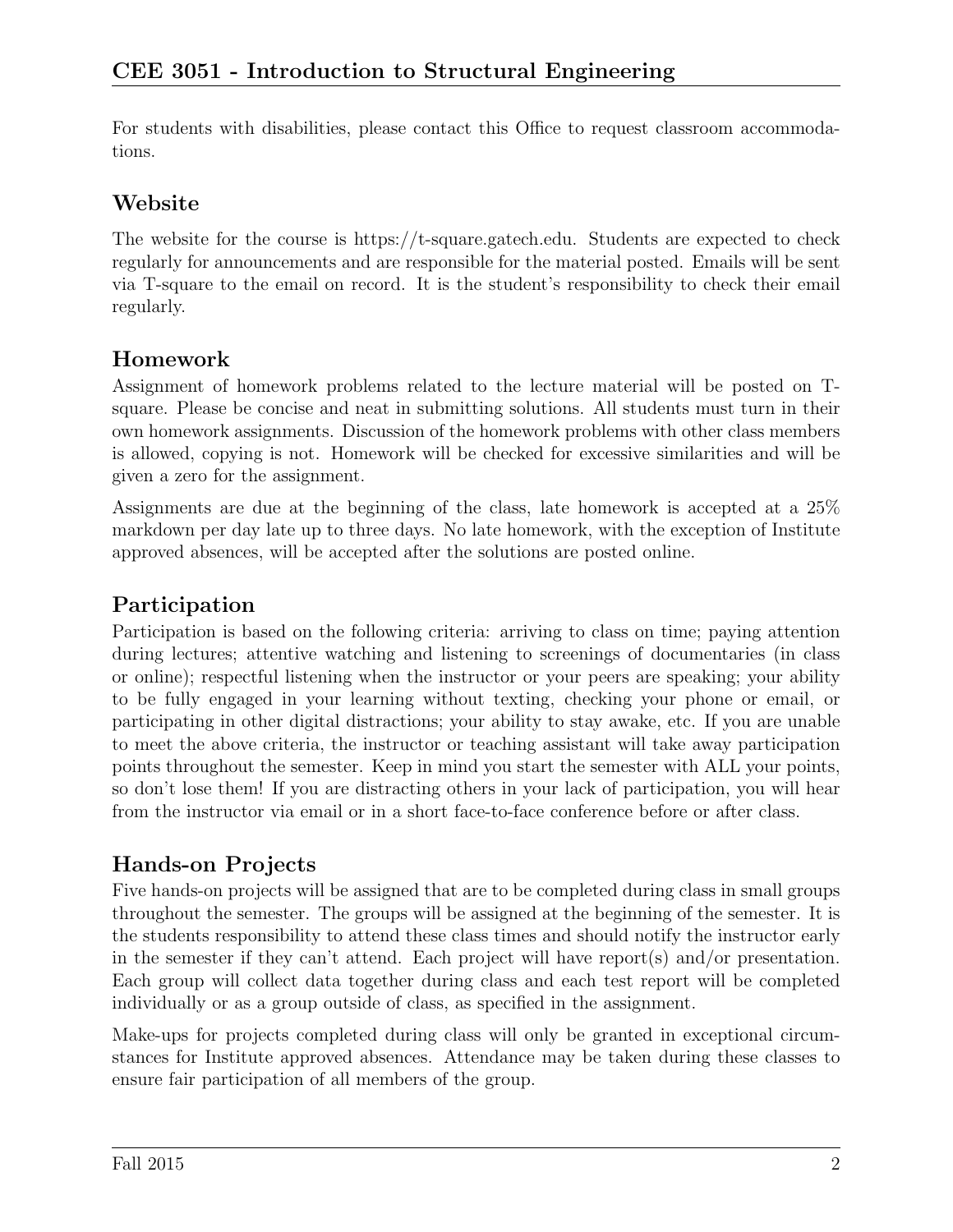### Exams

There will be a one-hour exam on November 20, 2015 covering all of the course material. The exam is focused on concepts and general understanding of course material. A review will be conducted the class period immediately before the exam.

Cheating off of another student's exam is unethical and unacceptable. Examples of cheating include, but are not limited to, bringing unauthorized material to exam, collaborating or sharing notes, talking during exam and using cellphones. Prior to the exam, all personal belongings will be placed in the front of the classroom. Please do not bring anything into the exam room which you are not comfortable leaving at the front. Cheating off of anyone else's work is a direct violation of the GT Academic Honor Code, and will be dealt with accordingly per Georgia Tech policy.

# Textbook

There is no official textbook for the course. Course notes, homework solutions and additional course material will be available to print on T-square.

References for the course include:

- C. Dym and P. Little (1998) Engineering Design: A Project-based introduction. New York: John Wiley and Sons.
- J. Gordon (2009). Structures: Or why things don't fall down. Da Capo Press.
- T.Y. Lin and S. Stotesbury (1988). Structural Concepts and Systems for Architects and Engineers. New York: John Wiley and Sons.
- M. Salvadori (2002). Why buildings stand up. New York: W.W. Norton and Company.
- D. Schodek and M. Bechthold (2013). Structures (7th Edition). Columbus, Ohio: Prentice Hall.
- N. Delatte (2009). Beyond Failure: Forensic Case Studies for Civil Engineers. ASCE Publications.

### Grading

The grade will be determined from the following grading scheme:

- Homeworks  $(25\%)$
- Hands-on Projects (25%) Flexure and RC Beams Truss Design Arches & Cables Prestressed Beams Structural Dynamics
- Exam  $(25%)$
- Final Bridge Project (20%)
- Participation (5\%)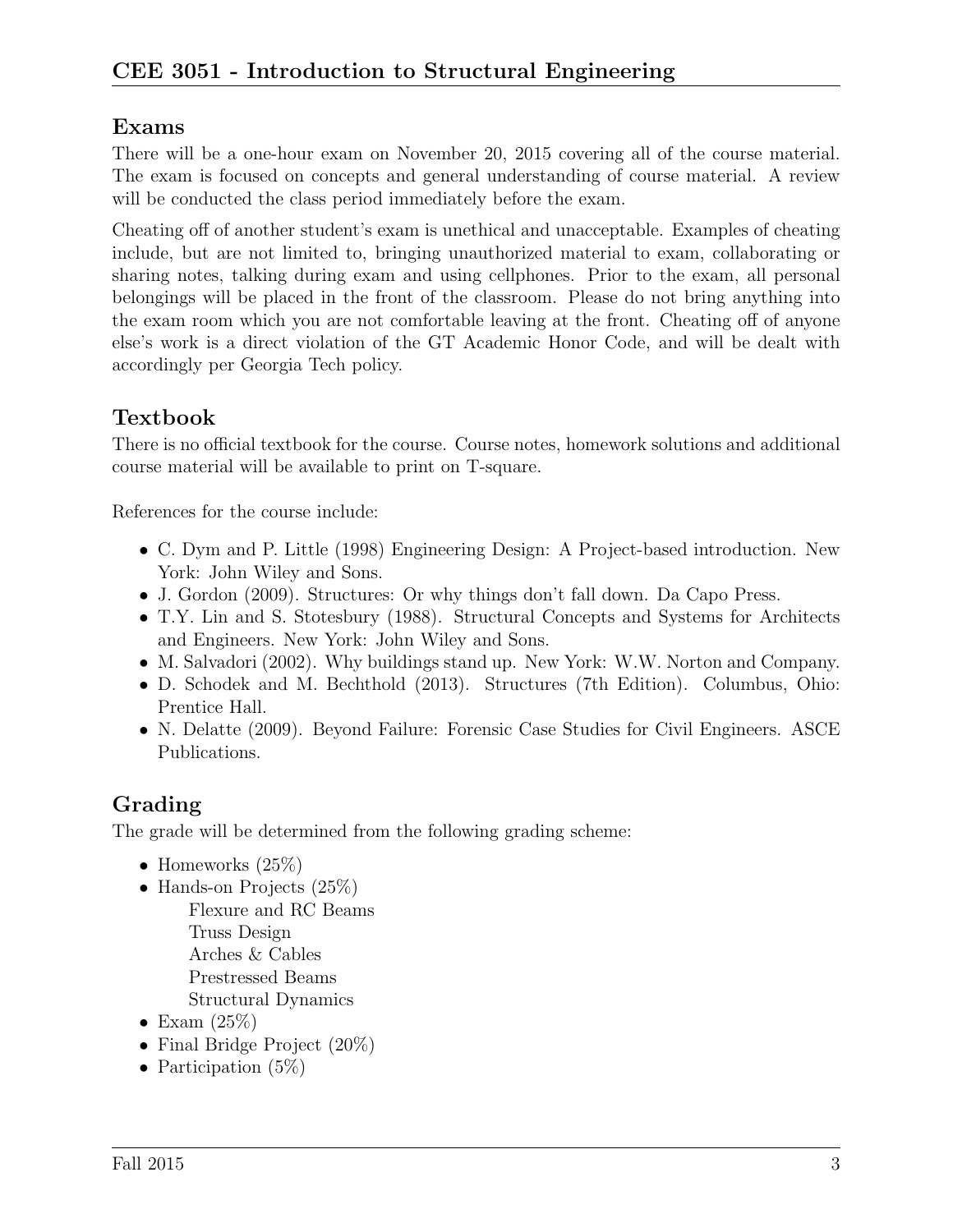| Date | <b>Topic</b>                                     | Due                |
|------|--------------------------------------------------|--------------------|
| 8/17 | Course Introduction                              |                    |
|      | Types of Structures & Structural Elements        |                    |
|      | Case-Study: One World Trade Center               |                    |
| 8/19 | Structural Systems: Members and Connections      |                    |
| 8/21 | Loads and Load Combinations                      |                    |
| 8/24 | Load Paths                                       | Participation $#1$ |
|      | Case-Study: Beijing National Stadium             |                    |
| 8/26 | General Structural Behavior & Redundancy         |                    |
|      | Case-Study: Alfred P. Murrah Building            |                    |
| 8/28 | Material Behavior                                |                    |
| 8/31 | Steel Construction                               |                    |
|      | Failure Case Study: Pittsburgh Convention Center |                    |
| 9/2  | Reinforced Concrete Construction                 | HW#1               |
|      | Explanation of RC Beam Lab                       |                    |
| 9/4  | Axial Loads & Buckling                           |                    |
| 9/7  | Labor Day                                        |                    |
| 9/9  | Flexure                                          |                    |
| 9/11 | Project $#1$ : RC Beam Making                    | Participation $#2$ |
| 9/14 | Project $#1$ : RC Beam Testing                   |                    |
| 9/16 | Shear                                            |                    |
| 9/18 | Deflection                                       |                    |
| 9/21 | Intro to Structural Analysis Software            |                    |
| 9/23 | Introduction to Design                           | Project#1          |
| 9/25 | Truss Design                                     |                    |
| 9/28 | <b>Space Trusses</b>                             | HW#2               |
|      | Case Study: Emirates Stadium                     |                    |
|      | Failure Case Study: Kemper Arena                 |                    |
| 9/30 | Project $#2$ : Trusses                           |                    |
| 10/2 | Towers                                           |                    |
|      | Case Study: Eiffel Tower                         |                    |
| 10/5 | Cable-stayed Bridge                              |                    |
|      | Case Study: Scripps Crossing                     |                    |
| 10/7 | Cables                                           |                    |
|      | Case Study: Dallas Airport Terminal              |                    |
| 10/9 | <b>Suspension Bridges Systems</b>                | Project#2          |
|      | Case Study: George Washington Bridge             |                    |
|      | Failure Case Study: Point Pleasant Bridge        |                    |

Tentative Schedule